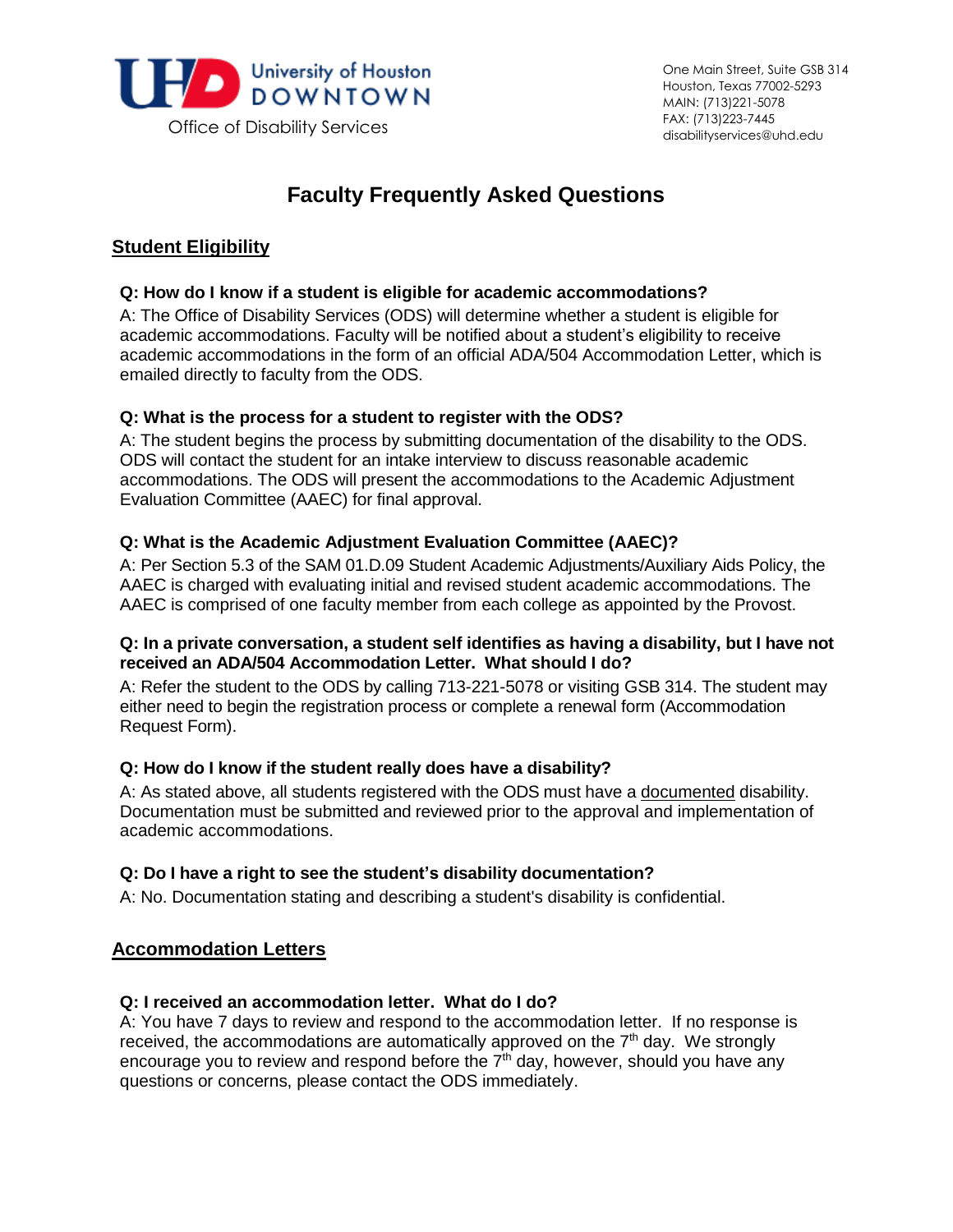

## **Q: Can an accommodation letter be sent at any time during the semester?**

 A: Yes. Accommodation letters are primarily sent at the start of the semester, however, students can register at any point in the semester, which means that **accommodation letters**  can be sent at any point in the semester, including the last week of classes. However, accommodations are not retroactive.

## **Q: I agree with all but one academic adjustment. Do I still follow the denial procedures?**

 A: Yes. If you are denying one or more accommodations, you must adhere to Section 5.5 of the SAM 01.D.09 Student Academic Adjustments/Auxiliary Aids Policy. We encourage you to consult with the ODS prior to any denials. If you still wish to deny any or all accommodations following consultation with the ODS, you must document in writing your reasons for the denial, obtain your supervisor's signature supporting the denial, and the supervisor will attempt to facilitate a reasonable alternative upon consultation with the ODS and the student. The accommodations approved by the AAEC will be implemented in the interim until a final decision is made.

## **Q: Do I have to provide academic adjustments in an online class?**

 A: Yes. Some academic accommodations are applicable in online environment. Those that apply will be highlighted/marked with a note on the letter.

## **Q: What does "use of instructor approved memory aids/notecards for assessments" mean?**

 A: A memory aid is a testing accommodation used to support students who have documented impairments with memory. It is a tool used to trigger information that a student has studied but may have difficulty recalling due to cognitive processing deficits. This accommodation allows the student to demonstrate knowledge of the course material by prompting the student's memory without providing the answer. This accommodation is not an answer sheet, full course notes, textbook, a substitute for studying, or an exemption from knowing the course material. Faculty are responsible for determining and approving the design of the aid (e.g., size, content). Examples of memory aids can include word banks, key definitions, formulas, etc. For more information, please refer to our guidelines.

## **Q: What does "exemption to tardy/attendance policy" mean?**

 A: Generally, students are expected and encouraged to follow established classroom attendance policies, however, some disabilities are unpredictable and episodic in nature and may prevent students from attending class. The ODS recognizes that in some cases, allowing absences beyond those normally allowed in a course can be a reasonable accommodation. Further, when this accommodation is listed on an accommodation letter, it should signify to faculty that the student has provided documentation of a disability that, at times, could affect attendance in which leniency may need to be considered. This accommodation is not a blanket approval for unlimited absences. It is up to faculty to determine how the accommodation will be implemented and how many absences will be allowed. Students are responsible for inquiring and submitting missed work. The ODS also recognizes that depending on the nature of the course, flexible attendance may not be an appropriate accommodation, particularly if the course involves significant interaction and in-class participation. In these instances, the student and faculty are encouraged to consult with the ODS for a reasonable alternative. For more information, please refer to our guidelines.